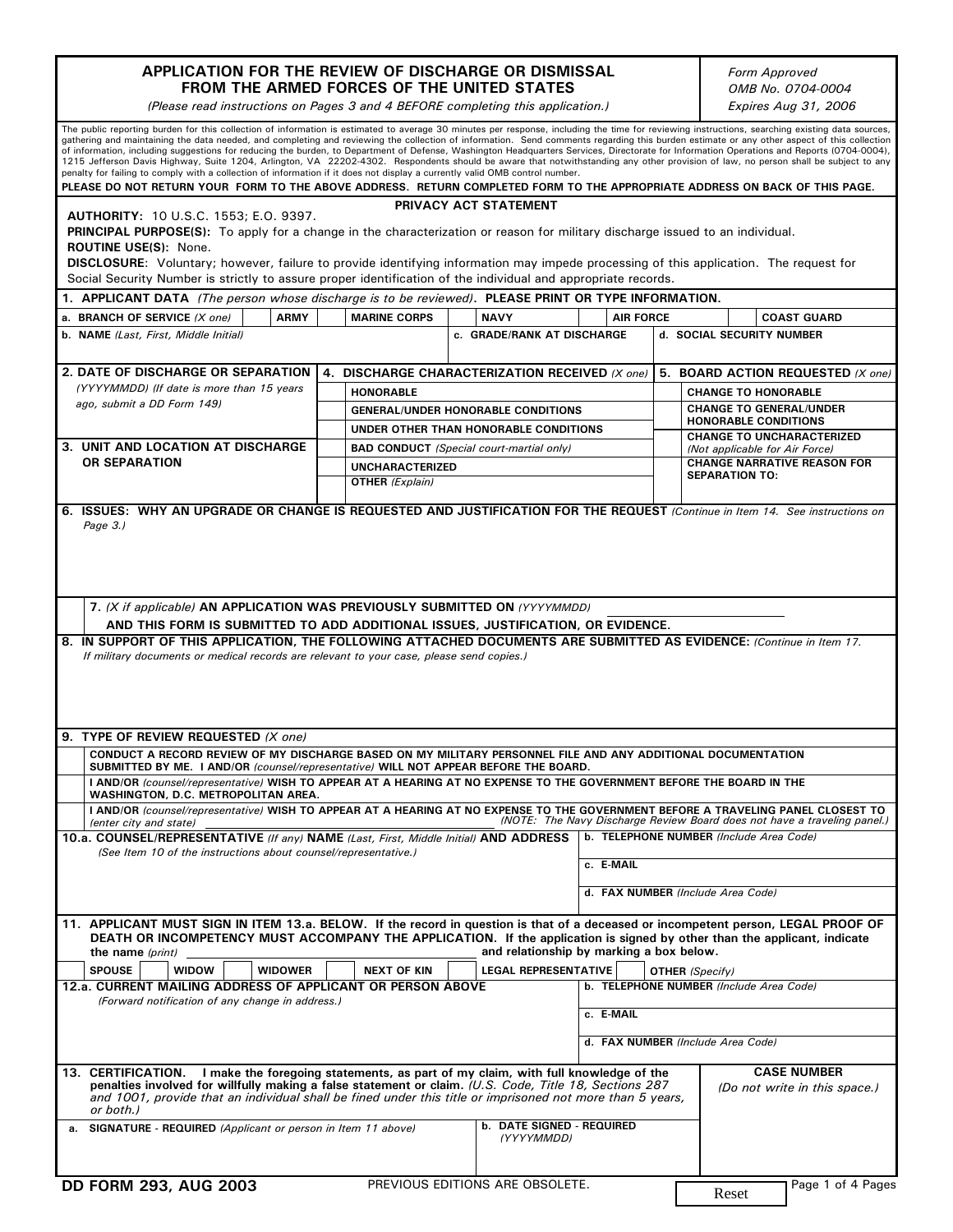**14. CONTINUATION OF ITEM 6, ISSUES** *(If applicable)*

**15. CONTINUATION OF ITEM 8, SUPPORTING DOCUMENTS** *(If applicable)*

**16. REMARKS** *(If applicable)*

# **MAIL COMPLETED APPLICATIONS TO APPROPRIATE ADDRESS BELOW.**

Army Review Boards Agency Support Division, St. Louis 9700 Page Avenue St. Louis, MO 63132-5200 (See http://arba.army.pentagon.mil)

Air Force Review Boards Agency SAF/MRBR 550-C Street West, Suite 40 Randolph AFB, TX 78150-4742

#### **ARMY NAVY AND MARINE CORPS**

Naval Council of Personnel Boards 720 Kennon Street, S.E. Room 309 (NDRB) Washington Navy Yard, DC 20374-5023

## **AIR FORCE COAST GUARD**

U.S. Coast Guard Commandant (G-WPM) 2100 Second Street, S.W. Room 5500 Washington, DC 20593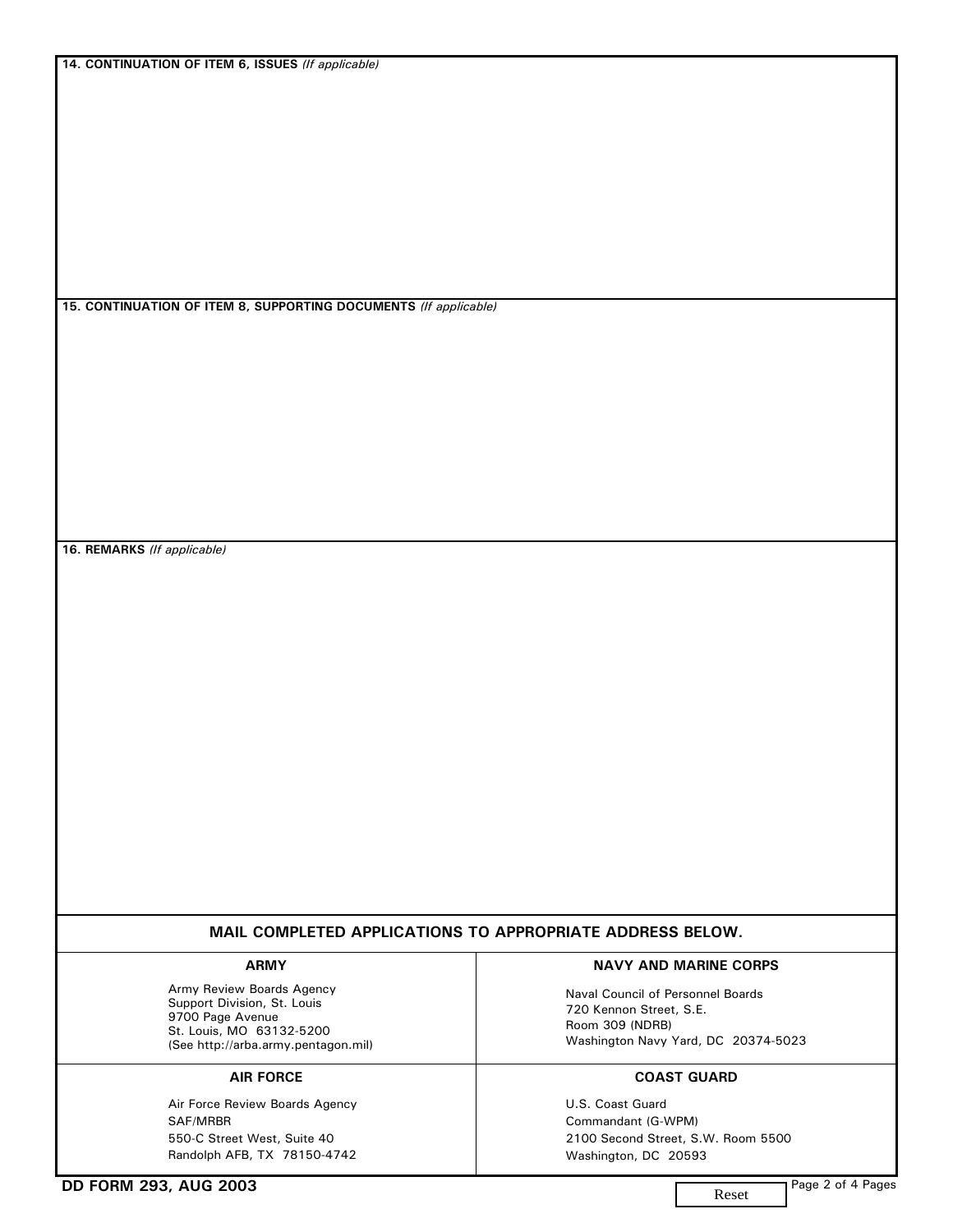### **REQUESTING COPIES OF YOUR OFFICIAL MILITARY PERSONNEL FILE**

 **Information on how to obtain military or health records is available at the National Personnel Records Center website at www.nara.gov/regional/mpr.html or at your local Veterans Administration office.**

 Applicants are strongly encouraged to submit any request for their military records prior to applying for a discharge review rather than after submitting a DD Form 293 in order to avoid substantial delays in processing of the application and scheduling of review. Applicants and their counsel may also examine their military personnel records at the site of their scheduled review prior to the review. The Board shall notify applicants of the date of availability of the records for examination in their standard scheduling information.

 Submission of a request for an applicant's military records (including a request pursuant to the Freedom of Information Act or Privacy Act) after the DD Form 293 has been submitted will automatically result in the suspension of processing of the application for discharge review until the requested records are sent to an appropriate location for copying, are copied, and are returned to the possession of the headquarters of the Discharge Review Board. Processing of the application shall then be resumed at whatever stage of the discharge review process is practicable.

**DD FORM 293 - PLEASE PRINT OR TYPE INFORMATION.** (Items on the form are self-explanatory unless otherwise noted below.)

**ITEM 1b.** Use the name which you served under while in the Armed Forces. If your name has since changed, then also include your current name after adding the abbreviation "AKA". If the former member is deceased or incompetent, see Item 11.

**ITEM 2.** If you received more than one discharge, the information in this item should refer to the discharge that you want changed. **Discharge Review Boards cannot consider any type of discharge resulting from a sentence given by a general court-martial.**

**ITEM 3.** If the discharge you want reviewed was issued over 15 years ago, instead of applying on a DD Form 293, you must petition the appropriate Board for Correction of Military Record using DD Form 149, *Application for Correction of Military Record Under the Provisions of Title 10, U.S. Code, Section 1552.*

**ITEM 5.** If you request a change of narrative reason for separation, you must list the specific reason for discharge that you believe to be appropriate, otherwise the Board will presume that you do not want a change in reason for discharge. If you do not request a change of discharge characterization in this item, the Board will presume you want to change discharge to Honorable.

 If you were separated on or after 1 October 1982 while in an entry level status with an under other than honorable conditions discharge and less than 180 days of active service, you can request a change of discharge characterization to "Uncharacterized" and discharge reason to "Entry Level Separation".

**ITEM 6.** "Issues" are the reasons why you think your discharge should be changed. You are not required to submit any issues with your application. However, if you want the Board to respond in writing to the issues of concern, you must list your specific issues in accordance with those instructions and regulations governing the Board. Issues must be stated clearly and specifically. Your issues should address the reasons why you believe that the discharge received was improper or inequitable. It is important to focus on matters that occurred while you served in the Armed Forces.

 The following examples demonstrate one way in which issues may be stated (the example issues do not indicate, in any way, the only type of issues that should be submitted to the Board):

 Example 1. My discharge was inequitable because it was based on one isolated incident in 28 months of service with no other adverse action.

 Example 2. The discharge is improper because the applicant's pre-service civilian conviction, properly listed on his enlistment documents, was used in the discharge proceedings.

 In Item 6 list each of your issues that you want the Board to address. There is no limit to the number of issues that you may submit. If you need additional space, continue in Item 14 or on a plain sheet of paper and attach it to this application.

NOTE: If an issue is not listed in Item 6, it may result in the Board not addressing the issue even if the issue is discussed in a legal brief or other written submissions or at the hearing. Changes or additions to the list may be made on the DD Form 293 anytime before the Discharge Review Board closes the review process for deliberation. Please be sure that your issues are consistent with the Board Action Requested (Item 5). If there is a conflict between what you say in your issues and what you requested in Item 5, the Board will respond to your issue in the context of the action requested in Item 5. For example, if you request a General Discharge in Item 5 but your issue in Item 6 indicated you want an Honorable Discharge, the Board will respond to the issue in terms of your request for a General Discharge. Therefore, if you are submitting issues for the purpose of obtaining an Honorable Discharge, be sure to mark the box for an Honorable Discharge in Item 5.

 Incorporation by Reference. Issues that are listed on a legal brief or other written submissions may be incorporated by reference in Item 6. The reference must be specific enough for the Board to clearly identify the matter being submitted as an issue. At a minimum, it shall identify the page, paragraph, and sentence incorporated. Example: Issue 1. Brief, page 2, paragraph 1, sentences one and two.

 Applicants should be as specific as possible with all references so the Board can clearly distinguish the scope of the issue. Because it is to your benefit to bring such issues to the Board's attention as early as possible in the review, if you submit a brief, you are strongly urged to set forth all such issues as a separate item at the beginning of the brief.